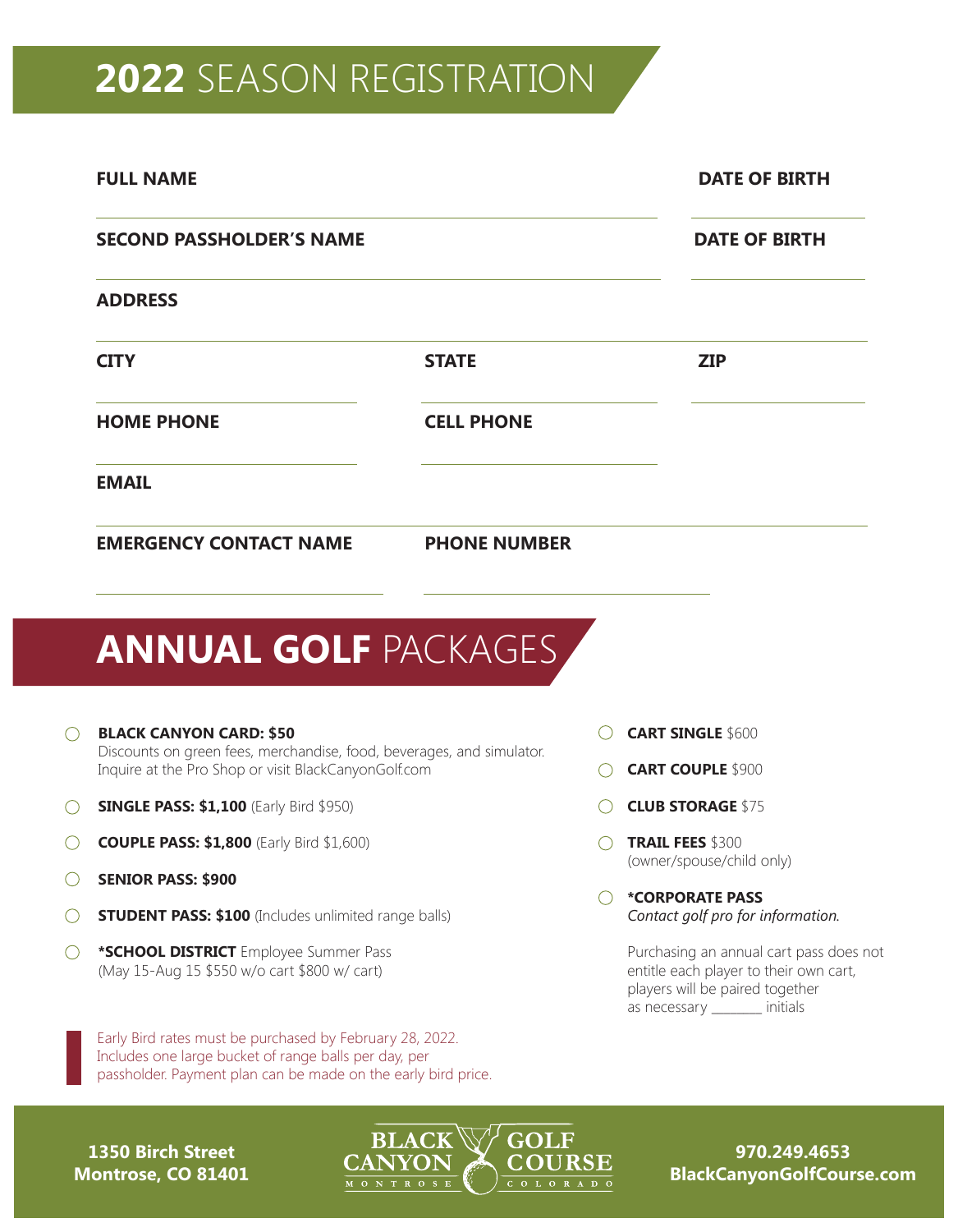## **2022** PASSHOLDER AGREEMENT

## **PASSHOLDER AGREEMENT**

I understand that season passes are non-transferable and non-refundable. I agree to comply with all rules and regulations of the Black Canyon Golf Course pertaining to pace of play, the dress code, and all additional rules and regulations. I will provide proof of age and identity upon request. Failure to provide accurate information or to abide by the rules and regulations will render my pass subject to immediate cancellation without refund and forfeiture of reserved tee time (if applicable). I understand that passes are based on the calendar year of January 1, 2022 through December 31, 2022. I agree to comply with the

## **SIGNATURE DATE**

course's policy that play may only occur during regular, posted hours of operation.

The GPS is a complimentary service - no refunds will be given if the system is not operating.

#### **PASSHOLDER CREDIT**

In the event of injury or illness, a season pass may be suspended for the remainder of the season and a credit towards purchase of a 2023 season pass may be issued. All requests for passholder credit must be accompanied by proper documentation. Issuing of 2023 membership credits is subject to review by the Black Canyon Golf Course and City of Montrose managers.

| By signing application, I hereby agree to the 2022 Passholder Agreement detailed on page 2 of<br>this application and acknowledge receipt of the 2022 Rules and Etiquette. |                        |  |
|----------------------------------------------------------------------------------------------------------------------------------------------------------------------------|------------------------|--|
| <b>SIGNATURE</b>                                                                                                                                                           | <b>DATE</b>            |  |
| By signing application, I hereby agree to the 2022 Passholder Agreement detailed on page 2 of<br>this application and acknowledge receipt of the 2022 Rules and Etiquette. |                        |  |
| <b>STAFF USE ONLY</b>                                                                                                                                                      |                        |  |
| <b>PASSHOLDER#</b>                                                                                                                                                         | <b>TOTAL OWED</b>      |  |
|                                                                                                                                                                            | <b>DATE OF PAYMENT</b> |  |
| <b>PASSHOLDER#</b>                                                                                                                                                         |                        |  |

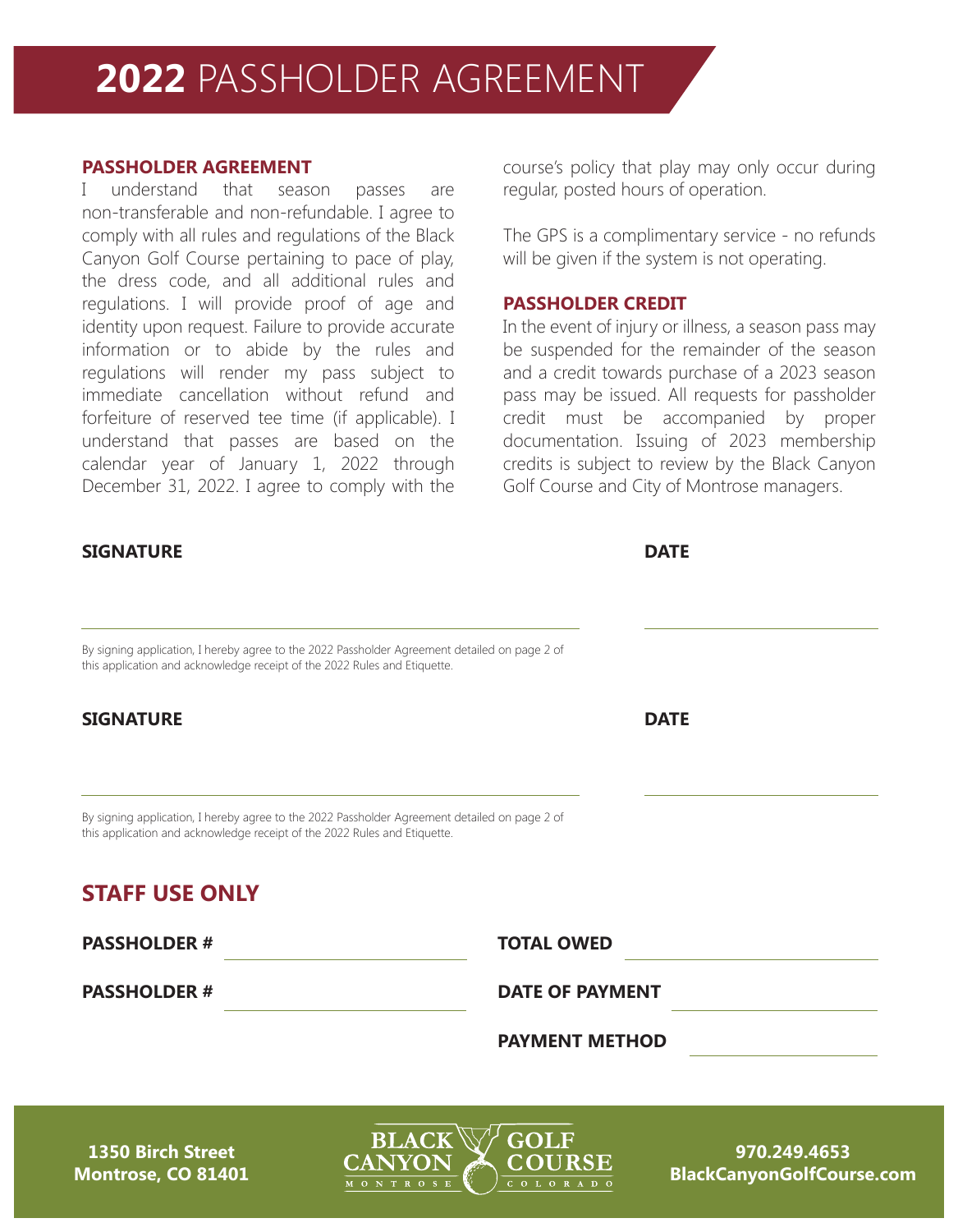**BLACK CANYON GOLF COURSE** and its respective directors, officers, shareholders, employees, instructors, guides, agents, volunteers, independent contractors, subcontractors, representatives, sponsors, successors and assigns (hereinafter collectively referred to as "the RELEASEES").

#### **DEFINITION**

In this RELEASE AGREEMENT the term "Golfing" includes use of all Club facilities, including, without limitation, fairways, greens, driving range, restaurants, parking lots ("the Facilities") and rental and use of golf equipment and power carts ("the Equipment") and all other activities including involvement as a participant or spectator at group events, clinics, lessons, tournaments and competitions which take place at the Club.

#### **ASSUMPTION OF RISKS**

I am aware that Golfing involves many risks, dangers and hazards including, but not limited to slips and falls; being hit by stray golf balls or golf clubs; accidents or collisions involving motorized golf carts; lightning strikes; encounters with domestic or wild animals; failure to act safely or within one's own ability or to stay within designated areas; negligence of other persons; and negligence on the part of the RELEASEES. I understand that negligence includes failure on the part of the RELEASEES to take reasonable steps to safeguard or protect me from the risks, dangers and hazards referred to above.

I FREELY ACCEPT AND FULLY ASSUME ALL RISKS, DANGERS & HAZARDS ASSOCIATED WITH THE USE OF THE EQUIPMENT.

#### **RENTAL EQUIPMENT AGREEMENT**

**1.** I accept full responsibility for the care of any power cart or rental clubs that I use (the "Equipment") and I agree to pay for any damage to the Equipment and replace at full retail value any Equipment not returned by the agreed date.

**2.** I am familiar with the proper use of the Equipment. I understand that the rental staff is able to answer questions I may have as to the proper use of the Equipment.

In consideration of the RELEASEES permitting my use of the Facilities or rental of the Equipment, I hereby agree as follows:

## **PARTICIPANT**

| PRINT NAME  |  |
|-------------|--|
| SIGNATURE   |  |
| <b>DATE</b> |  |

**1.** To waive any and all claims that I have or may have in the future against the RELEASEES and to release the RELEASEES from any and all liability for any damage, expense or injury including death that I may suffer, or that my next of kin may suffer, as a result of my use of or presence on the Facilities or my use of the Equipment, due to any cause whatsoever, including negligence, breach of contract or breach of duty of care, including any duty owed in respect of the selection or maintenance of the Equipment or in respect of the provision or failure to provide any warnings, directions or instructions as to the use of the Equipment or the risks, dangers and hazards of Golfing I understand that negligence includes failure on the part of the RELEASEES to take reasonable steps to safeguard or protect me from the risks, dangers and hazards referred to above;

**2.** To hold harmless and indemnify the RELEASEES from any and all liability for any damage to or loss of property of or personal injury to any third party;

**3.** To hold harmless and indemnify the RELEASEES from any and all claims, loss, or damage to stored personal property, including personal golf clubs and golf carts.

**4.** This Release Agreement and any rights, duties and obligations as between the parties to this Release Agreement shall be governed by and interpreted solely in accordance with the laws of the State of Colorado and no other jurisdiction; and

**5.** This Release Agreement shall be effective and binding upon my heirs, next of kin, executors, administrators, assigns and representatives, in the event of my death or incapacity;

**6.** Any litigation involving the parties to this Release Agreement shall be brought solely within the State of Colorado and shall be within the exclusive jurisdiction of the Colorado Courts.

I HAVE READ AND UNDERSTAND THIS RELEASE AGREEMENT AND I AM AWARE THAT BY SIGNING THIS RELEASE AGREEMENT I AM WAIVING CERTAIN LEGAL RIGHTS WHICH I OR MY HEIRS, NEXT OF KIN, EXECUTORS, ADMINISTRATORS, ASSIGNS AND REPRESENTATIVES MAY HAVE AGAINST THE RELEASEES.

## **PARENT OR GUARDIAN**

PRINT NAME

**SIGNATURE** 

DATE

**1350 Birch Street Montrose, CO 81401**

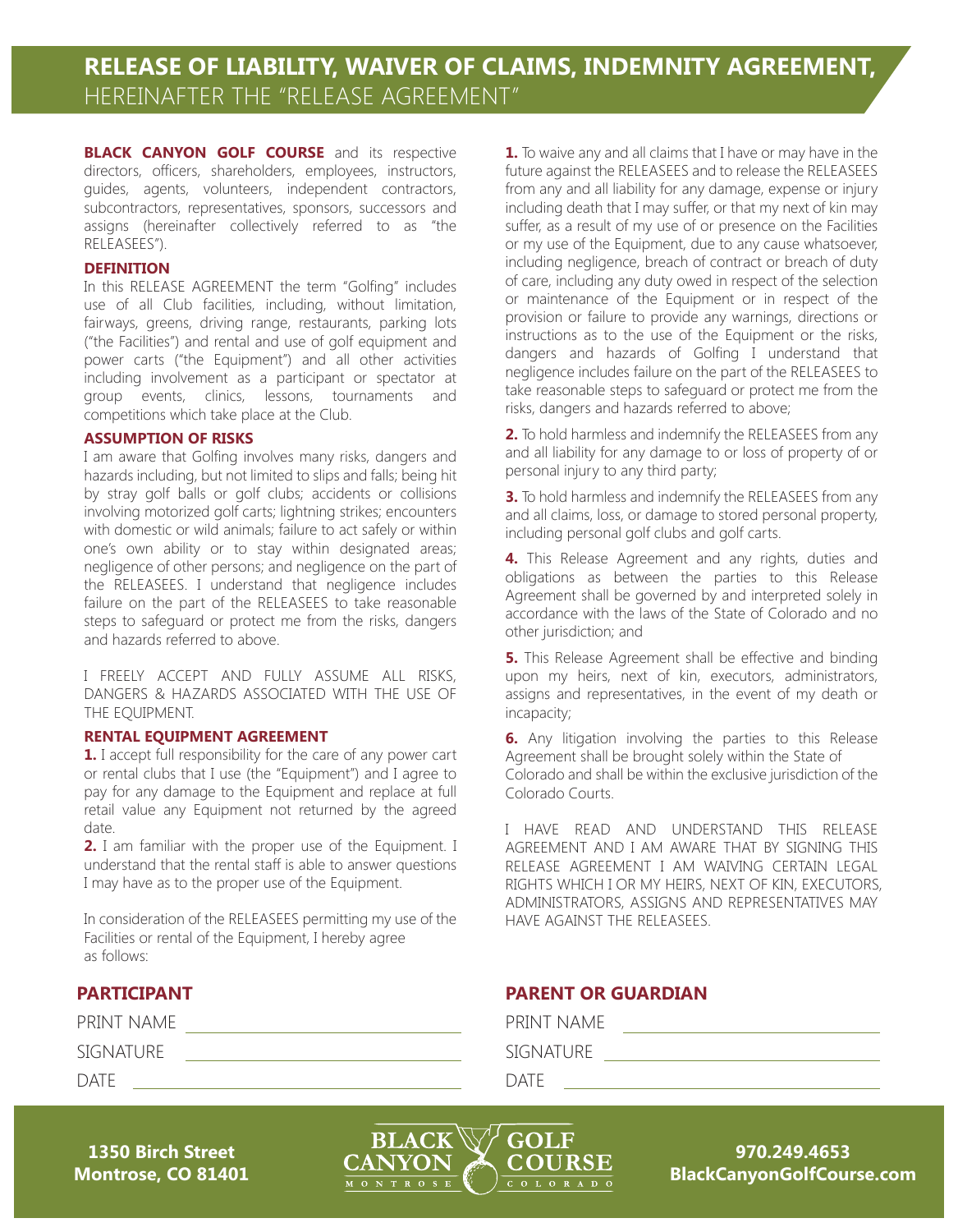# **2022** RULES & ETIQUETTE (USGA)

Unlike many sports, golf is played, for the most part, without the supervision of a referee or umpire. The game relies on the integrity of the individual to show consideration for other players and to abide by the rules. All players should conduct themselves in a disciplined manner, demonstrating courtesy and sportsmanship at all times, irrespective of how competitive they may be. Please help Black Canyon Golf Course staff promote the game of golf in a family-friendly environment.

## **SAFETY**

• Players should ensure that no one is standing close by or in a position to be hit by the club, the ball, or any stones, pebbles, twigs, or the like when making a stroke or practice swing.

• Players should not play until the players in front are out of range.

• Players should always alert greens staff nearby or ahead when preparing to make a stroke that might endanger them.

• If a golfer plays a ball in a direction where there is a danger of hitting someone, he/she should immediately shout a warning. The traditional word of warning in such a situation is "fore."

## **CONSIDERATION FOR OTHER PLAYERS**

#### **NO DISTURBANCE OR DISTRACTION**

Golfers should always show consideration for other individuals on the course and should not disturb play by moving, talking, or making unnecessary noise, including playing loud music.

• Golfers should ensure that any electronic device taken onto the course does not distract other players.

• On the teeing ground, a golfer should not tee a ball until it is his/her turn to play.

• Players should not stand close to or directly behind the ball or directly behind the hole when a golfer is about to play.

#### **On the Putting Green**

• Golfers should not stand on or cast a shadow over another player's line of putt when he/she is making a stroke.

• Players should remain on or near the putting green until all other players in the group have holed out.

#### **Scoring**

• In stroke play, a player who is acting as a marker should, if necessary, check the score with each player concerned and record it at the next tee.

### **PACE OF PLAY**

#### **PLAY AT A REASONABLE PACE AND KEEP UP**

• Golfers should play at a reasonable pace. Nine holes of golf should be completed in 2 hours and 15 minutes. Black Canyon Golf Course staff may establish pace of play guidelines that all golfers should follow.

• It is a group's responsibility to keep up with the group in front. If it loses a clear hole and it is delaying the group behind, it should invite the group behind to play through, irrespective of the number of players in either group.

#### **BE READY TO PLAY**

• A golfer should be ready to play as soon as it is his/ her turn. When playing on or near the putting green, golfers should leave bags or carts in such a position as will enable quick movement off the green and toward the next tee. When the play of a hole has been completed, golfers should immediately leave the putting green.

#### **LOST BALL**

• If a golfer believes his/her ball may be lost outside a water hazard or is out of bounds, he/she should play a provisional ball to maintain a reasonable pace of play.

• A golfer searching for a lost ball should signal players in the group behind to play through as soon as it becomes apparent that the ball will not be found within a reasonable period of time, but in no case longer than three (3) minutes.

#### **PRIORITY ON THE COURSE**

• Unless otherwise determined by Black Canyon Golf Course staff, priority on the course is determined by a group's pace of play.